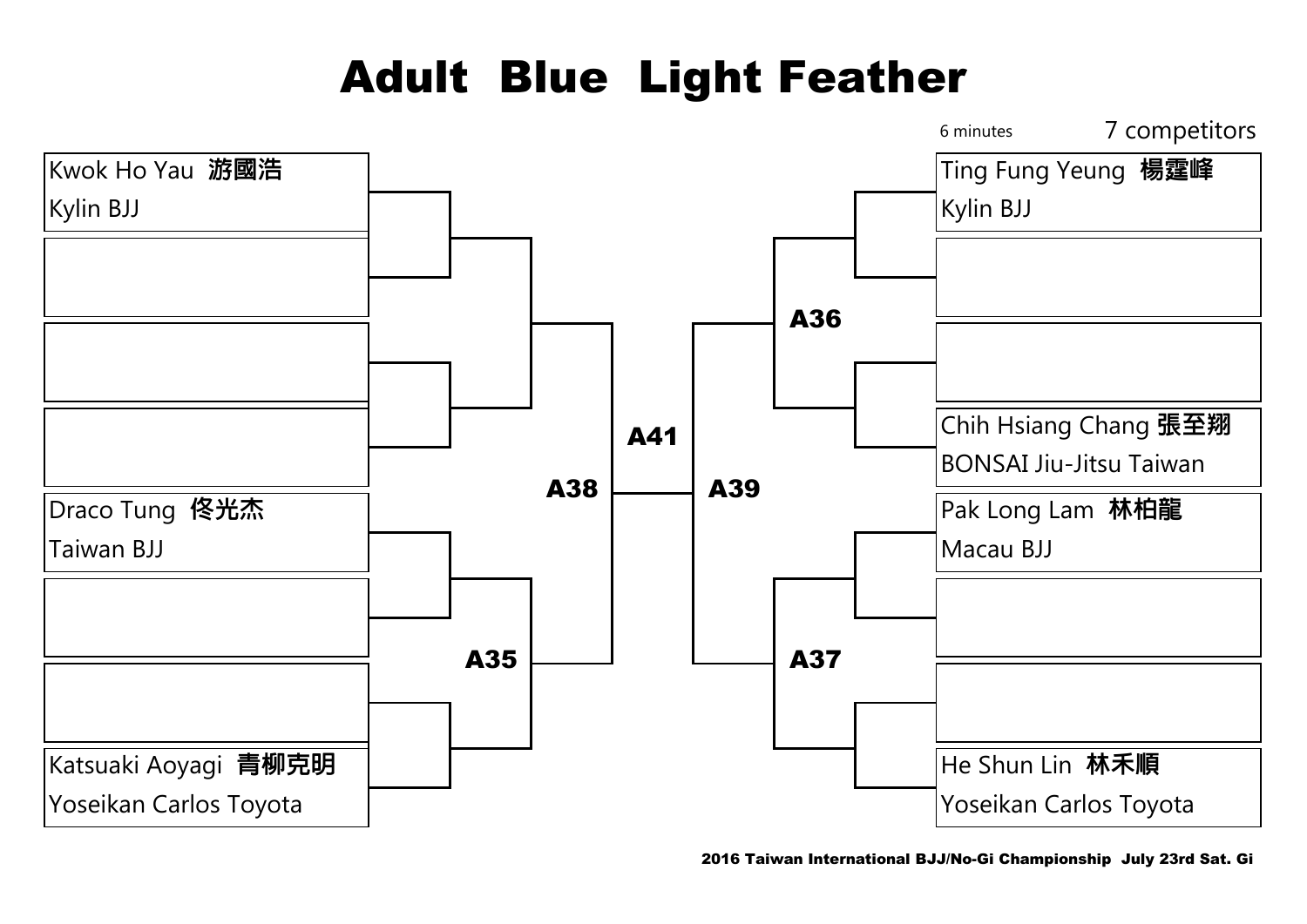### Adult Blue Feather

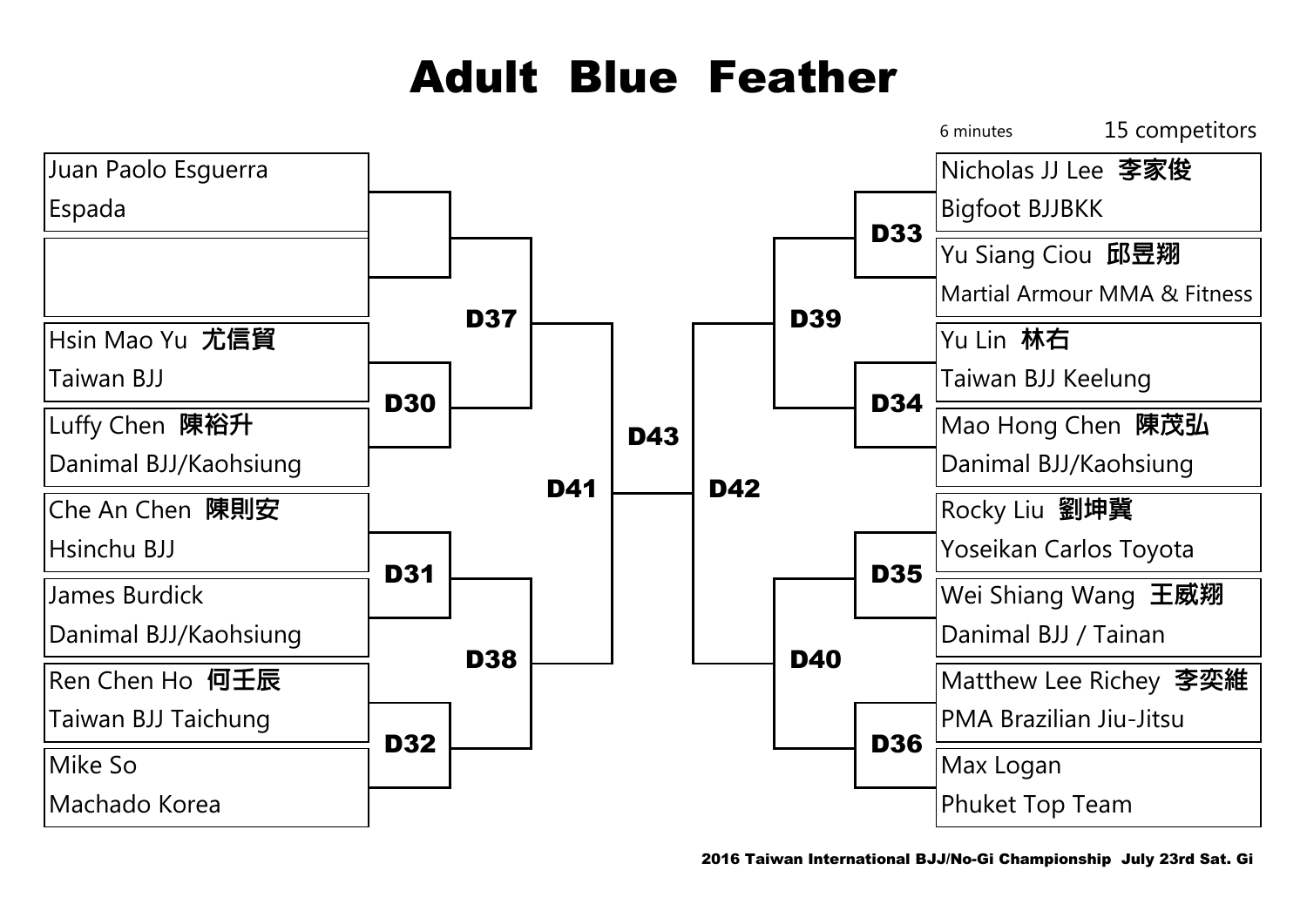# Adult Blue Light

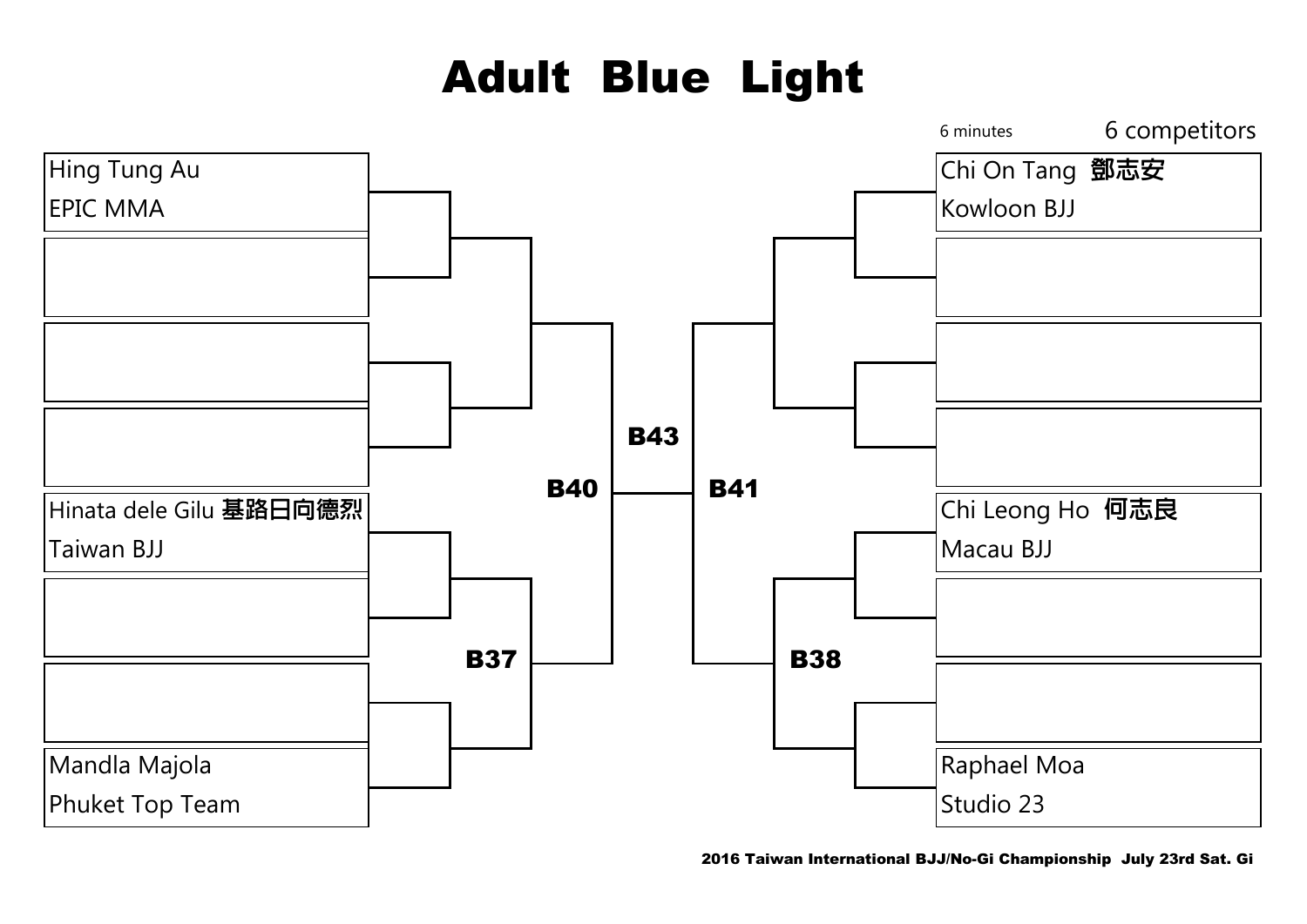### Adult Blue Middle

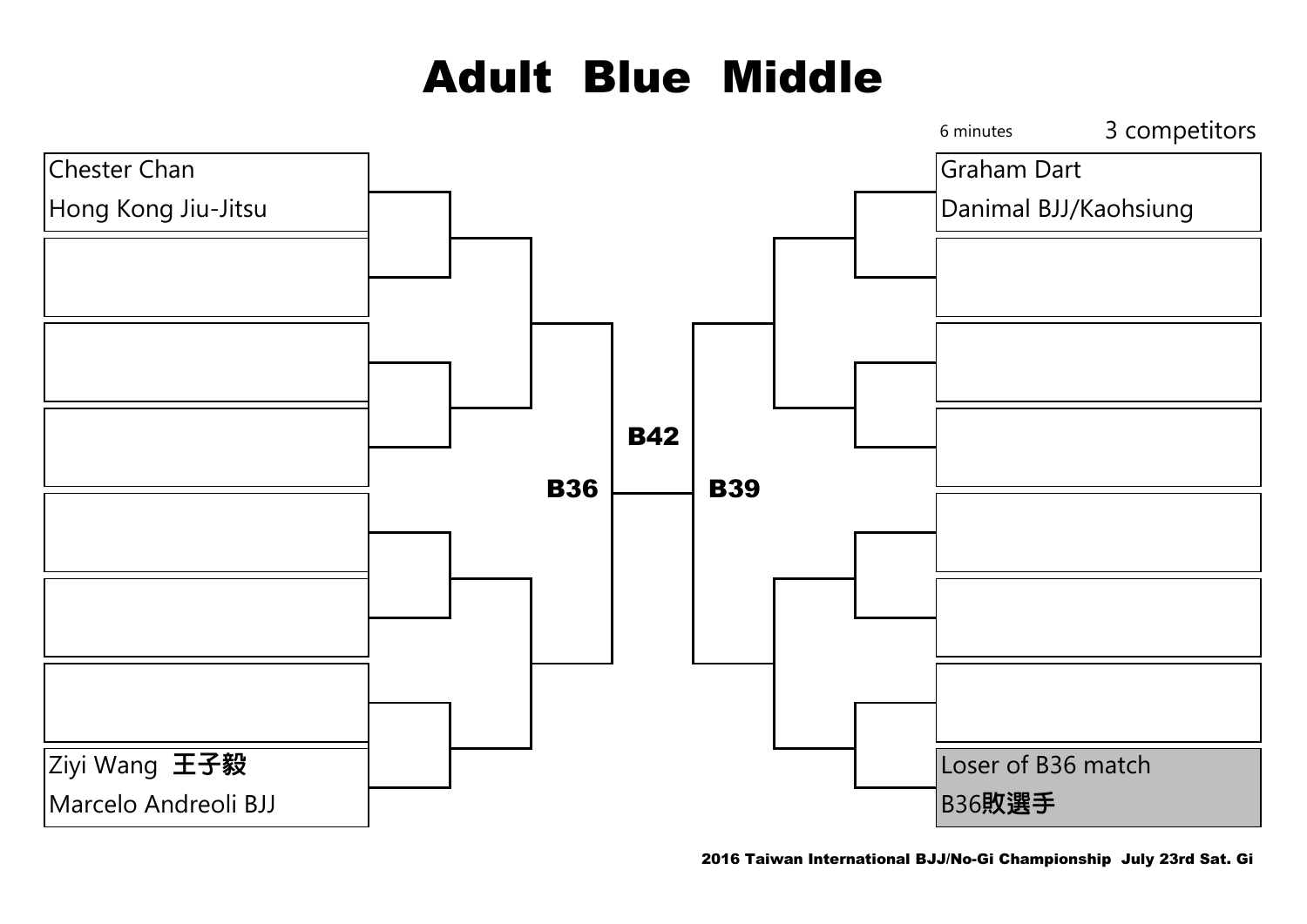### Adult Blue Medium Heavy



2016 Taiwan International BJJ/No-Gi Championship July 23rd Sat. Gi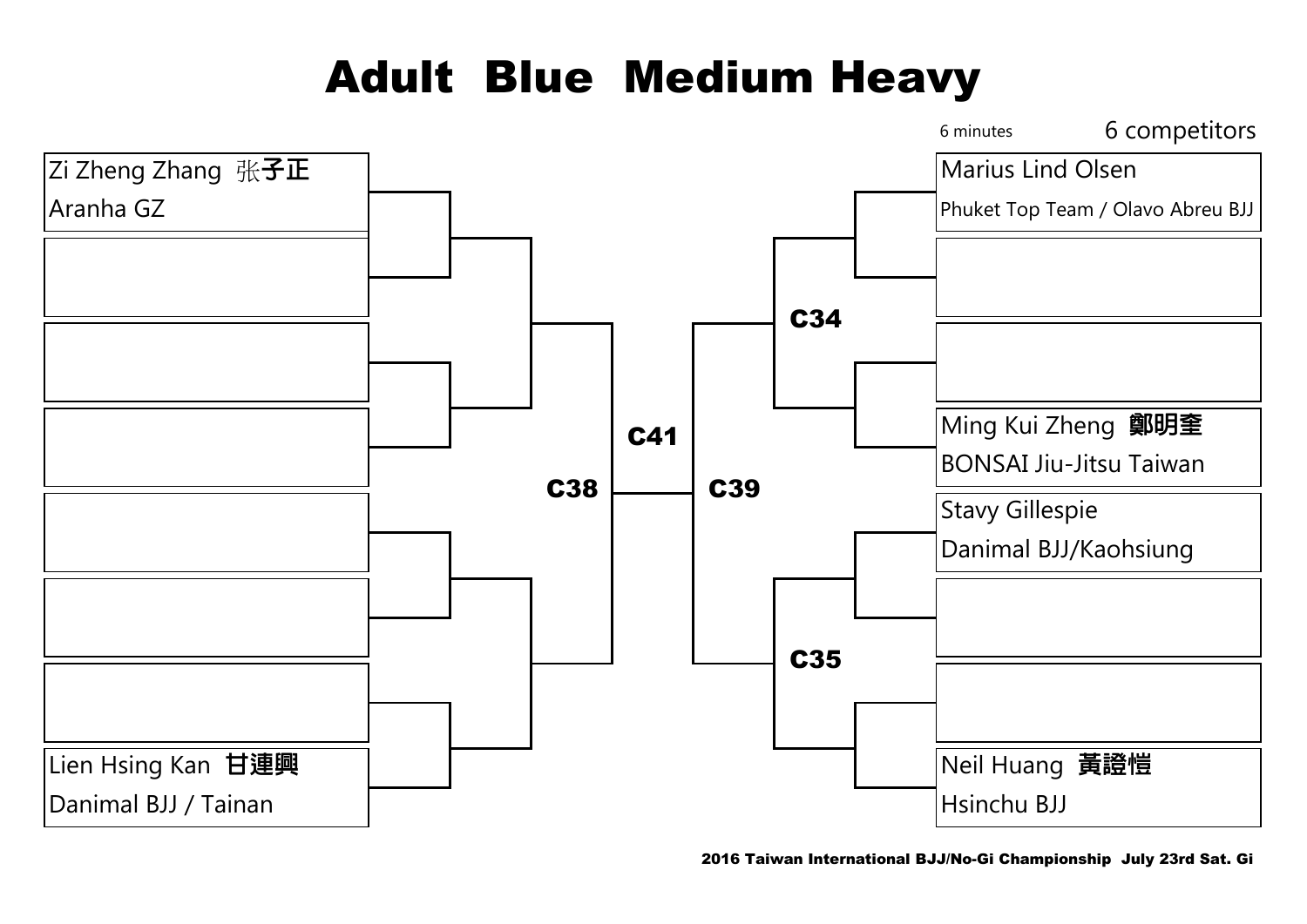# Adult Blue Heavy